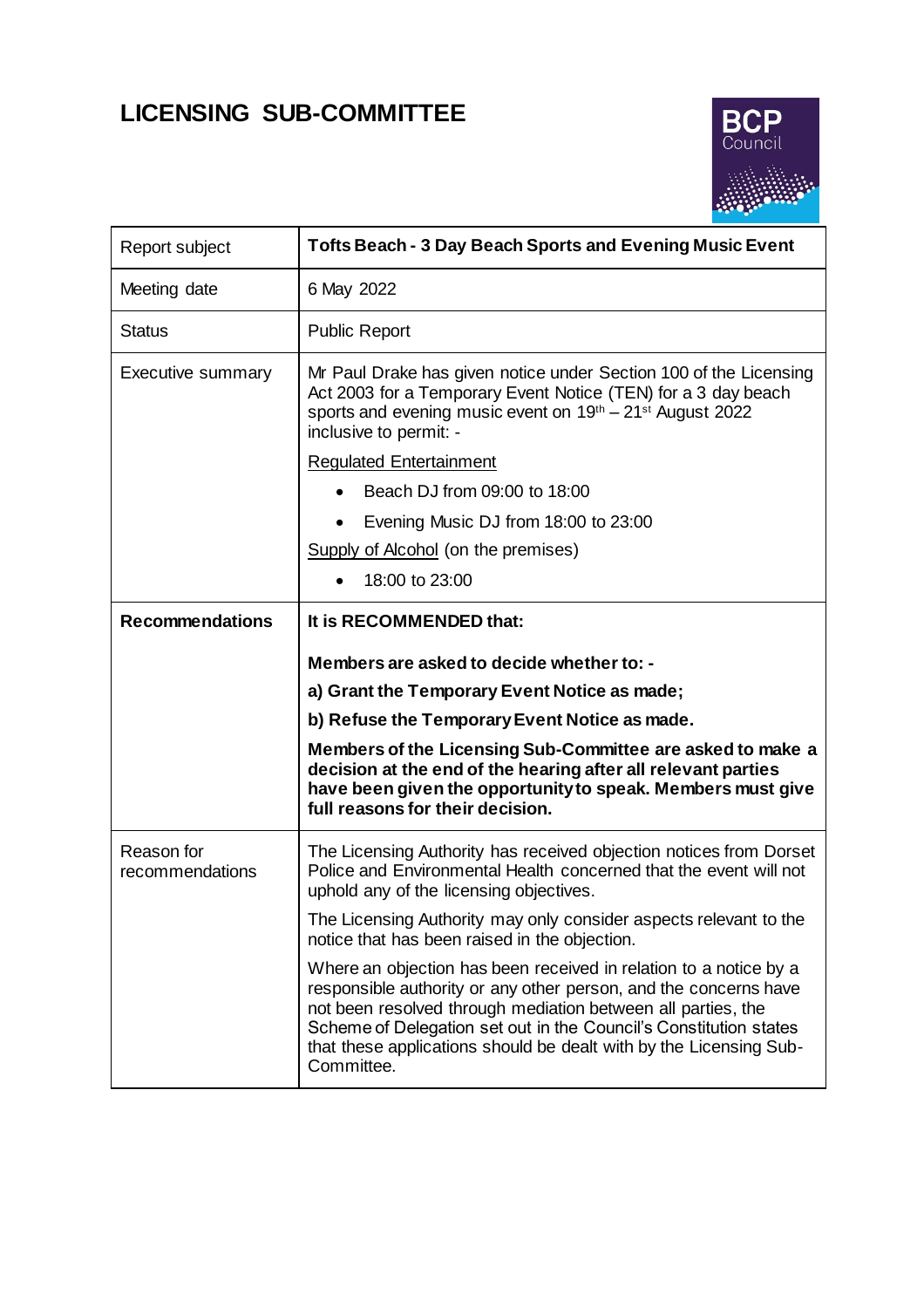| Portfolio Holder(s):      | Councillor Bobbie Dove – Community Safety and Regulatory<br><b>Services</b> |
|---------------------------|-----------------------------------------------------------------------------|
| <b>Corporate Director</b> | Jess Gibbons - Chief of Operations                                          |
| <b>Report Authors</b>     | Sarah Rogers - Senior Licensing Officer                                     |
| Wards                     | East Cliff and Springbourne                                                 |
| Classification            | For Decision                                                                |

# **Background**

- 1. Notice for a TEN was received by the Licensing Authority on 21st April 2022. A copy of the notice is attached at Appendix 1.
- 2. The event is described as Beach sports activities (not fenced) between 09:00 and 18:00 to include beach soccer, beach rugby, beach tennis, beach volleyball, beach netball, footvolley and teqball.
- 3. There is a DJ with dancers and BBQ for up to 1,300 visitors and 200 competitors expected.
- 4. Licensable activities will take place between 18:00 and 23:00 with DJ music being played on stage to a maximum 499 visitors.
- 5. Market traders will be sited along the promenade (sand side).
- 6. A copy of the event management policies were subsequently received from the applicant on the 25<sup>th</sup> April 2022. A copy is attached at Appendix 2 which contains the Traffic Management Plan, Alcohol Management Plan, Drug Policy, Security and Stewarding Police and Noise Management Plan.

#### **Consultation**

- 7. The proposed event had not been brought to the attention of BCP Council's Event team until referred to them by the Licensing Authority upon receipt of the notice for a TEN. Events have invited the organiser to the Safety Advisory Group meeting on the 12 May 2022.
- 8. The notice was served on Dorset Police and Environmental Health on the 21<sup>st</sup> April 2022.
- 9. Objection notices were received from both the Police and Environmental Health, within the statutory time period. A copy of the representations are attached at Appendix 3.

#### **Options Appraisal**

- 10. There is no current licence for this site as such Members can only grant or refuse the application. No conditions can be attached on any grant.
- 11. Before making a decision, Member are asked to consider the following matters:
	- The objections made by Dorset Police and Environmental Health.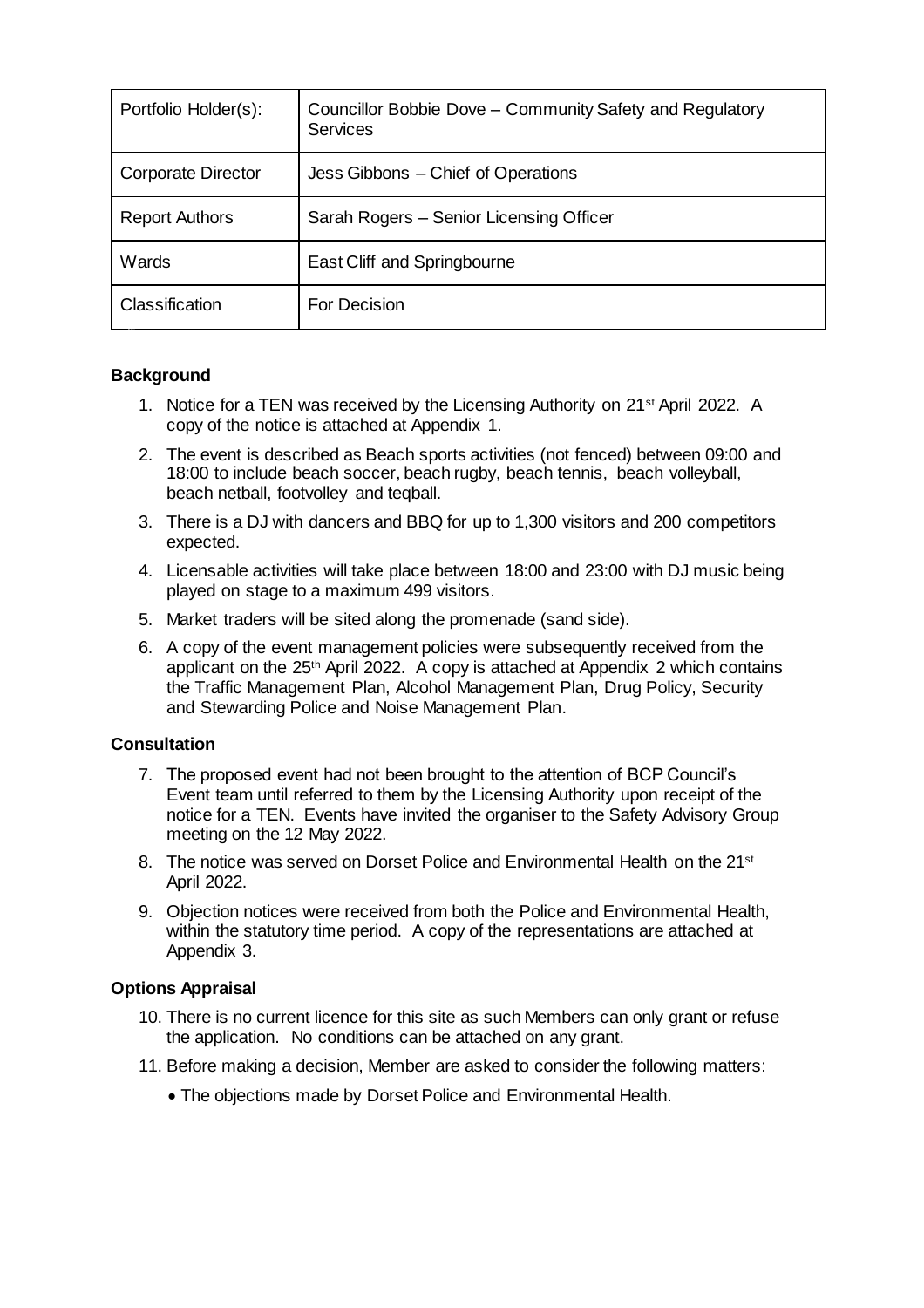- The relevant licensing objectives, namely the prevention of crime and disorder, public safety, prevention of public nuisance and the protection of children from harm.
- The Licensing Act 2003, appropriate Regulations, Statutory Revised Guidance issued under Section 182 of the Licensing Act 2003 (April 2018) and the Council's Statement of Licensing Policy.

### **Summary of financial implications**

12. N/A

#### **Summary of legal implications**

- 13. If Members decide to refuse the application, by way of a counter notice, the applicant may appeal to the Magistrates' Court within a period of 21 days beginning with the day that the applicant is notified by the Licensing Authority of the decision appealed against.
- 14. No appeal may be brought later than five working days before the day on which the event periods specified in the TEN begin.

#### **Summary of human resources implications**

15. N/A

#### **Summary of sustainability impact**

16. N/A

#### **Summary of public health implications**

17. N/A

#### **Summary of equality implications**

18. N/A

#### **Summary of risk assessment**

19. N/A

#### **Background papers**

# **BCP Council – Statement of Licensing Policy**

https://democracy.bcpcouncil.gov.uk/documents/s21122/Statement%20of%20Licensing %20Policy.pdf

# **Hearing Regulations**

<https://www.legislation.gov.uk/uksi/2005/44/made>

# **Revised Guidance issued under Section 182 of the Licensing Act 2003 (April 2018)**

[https://assets.publishing.service.gov.uk/government/uploads/system/uploads/attachment](https://assets.publishing.service.gov.uk/government/uploads/system/uploads/attachment%20_data/file/705588/Revised_guidance_issued_under_section_182_of_the_Licensing_Act_%202003__April_2018_.pdf)  data/file/705588/Revised\_quidance\_issued\_under\_section\_182\_of\_the\_Licensing\_Act\_ [2003\\_\\_April\\_2018\\_.pdf](https://assets.publishing.service.gov.uk/government/uploads/system/uploads/attachment%20_data/file/705588/Revised_guidance_issued_under_section_182_of_the_Licensing_Act_%202003__April_2018_.pdf)